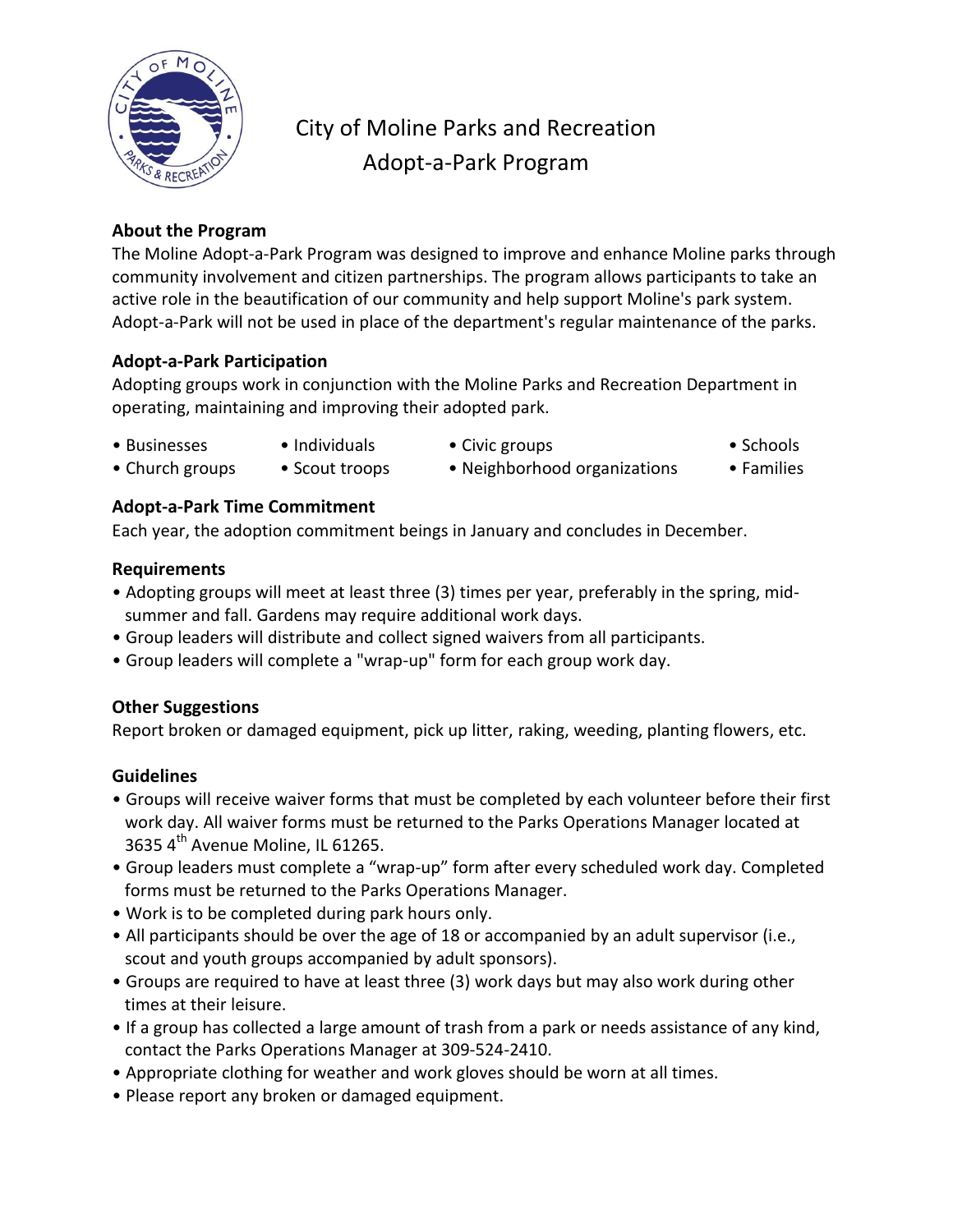- All participants are to follow all park policies set by the City of Moline Parks and Recreation Department. Failure to do so will result in removal from the program.
- Have fun!

### **Benefits**

Groups will be given recognition on the Moline Parks and Recreation website. Groups will be invited to a volunteer appreciation event (notified of event details via email).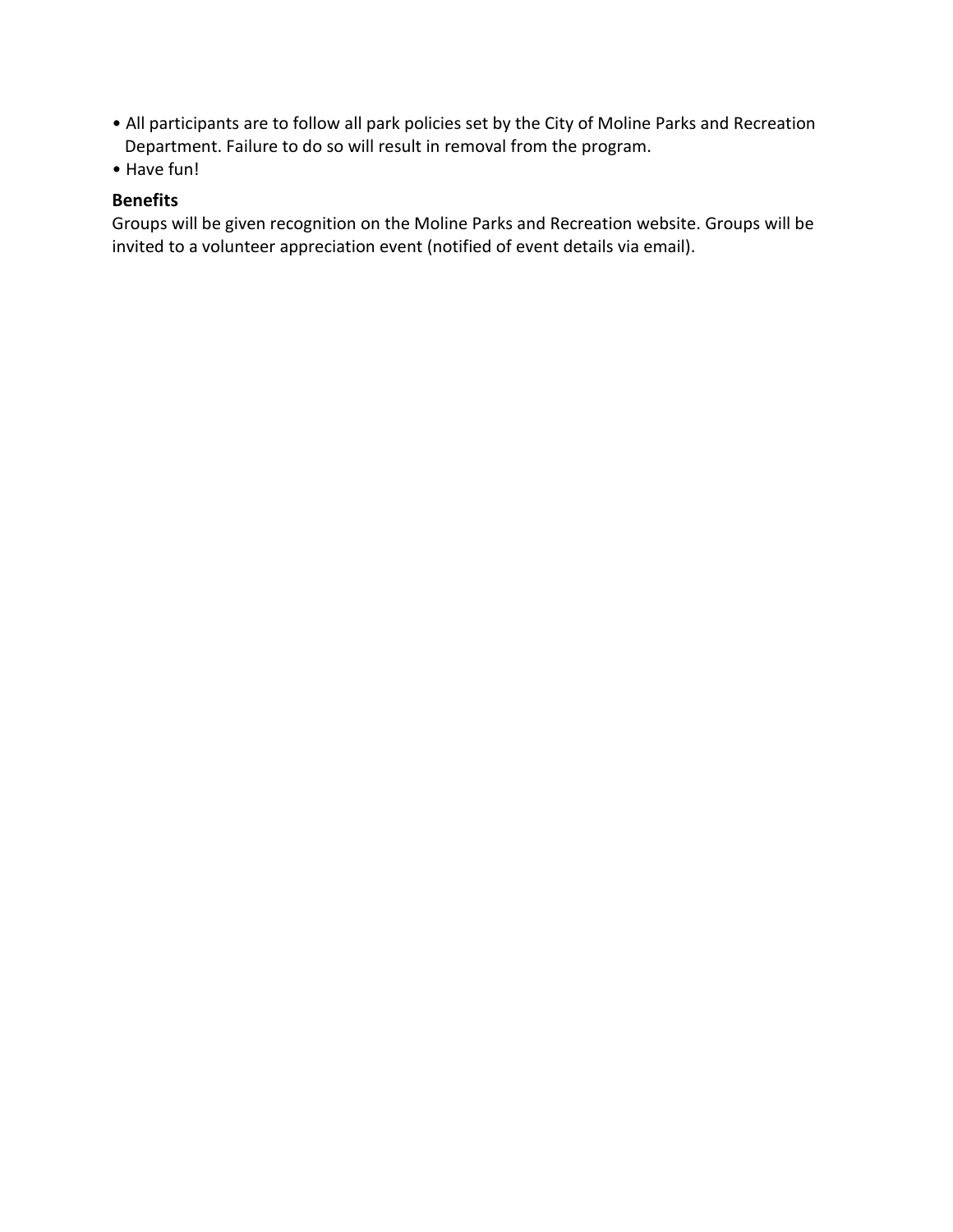

# City of Moline Parks and Recreation Adopt-a-Park Enrollment Application

| Email: ___________________ |
|----------------------------|
|                            |
|                            |
|                            |

**Requirements:** Adopting groups will meet at least three (3) times per year, preferably in the spring, mid-summer and fall. Group leaders will distribute and collect signed waivers from all participants. Group leaders will complete a "wrap-up" form for each group clean-up day.

**Other Suggestions**: Report broken or damaged equipment, pick up litter, weeding, planting flowers, etc.

| Signature of Organization's |       |
|-----------------------------|-------|
| Adopt-a-Park Coordinator:   | Date: |

• • • • • • • • • • • • • • • • • • • • • • • • • • • • • • • • • • • • • • • • • • • • • • • • • • • • • • • • • • • • • • • • • • • • • • • • • • • • • • • • •

Please return this completed form and all waivers to:

Moline Parks and Recreation C/O Greg Johnson 3635 $4<sup>th</sup>$  Avenue Moline, IL 61265

• • • • • • • • • • • • • • • • • • • • • • • • • • • • • • • • • • • • • • • • • • • • • • • • • • • • • • • • • • • • • • • • • • • • • • • • • • • • • • • • •

Please note: All applications must be approved by the Moline Parks and Recreation Department. The Moline Parks and Recreation Department reserves the right to accept or reject applications for any reason as its best interests may require.

Thank you for your interest in Moline Parks and Recreation's Adopt-a-Park program. We look forward to working with you.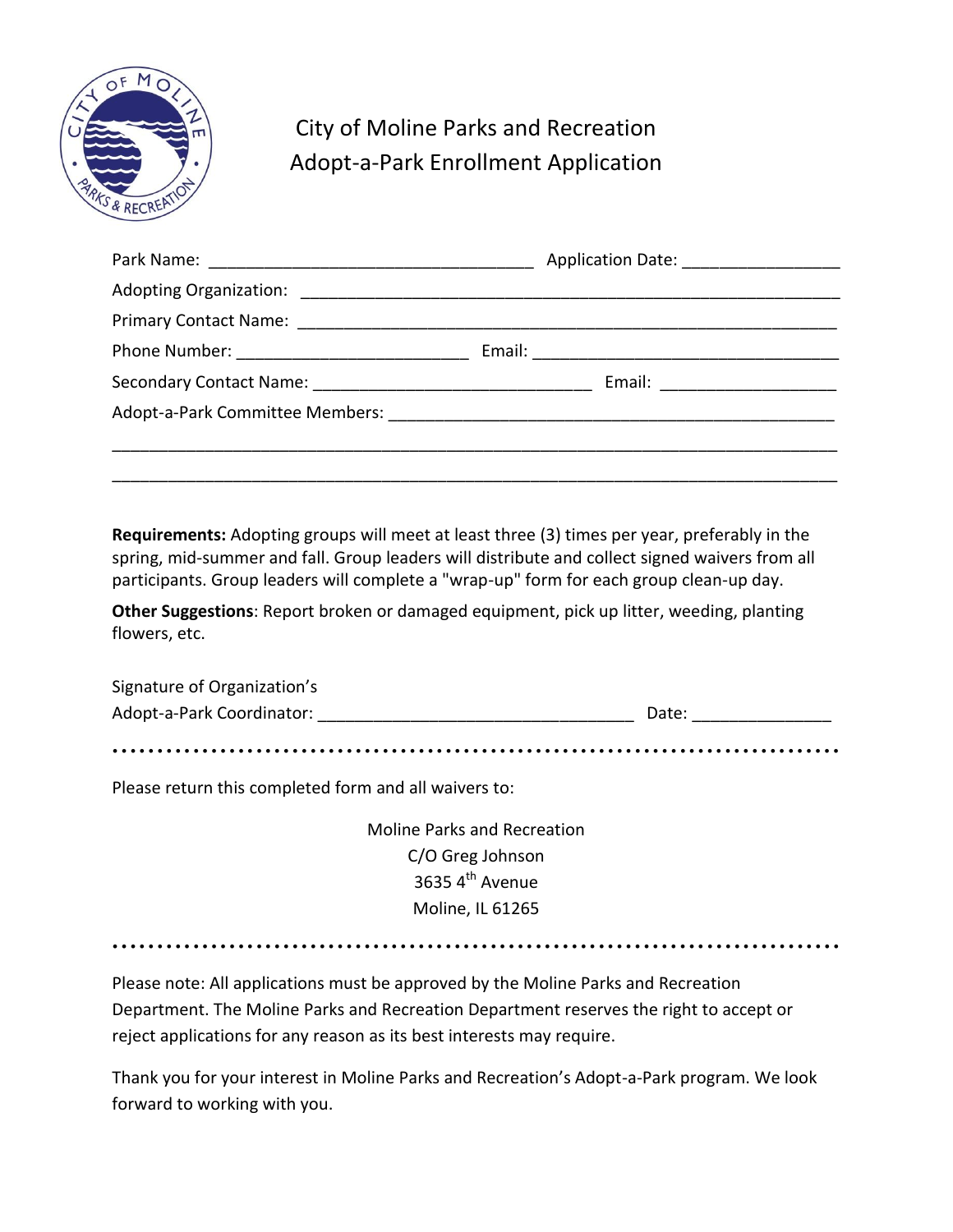### **CITY OF MOLINE INTERN/VOLUNTEER WAIVER & RELEASE**

### **IMPORTANT INFORMATION**

The City of Moline ("City") is committed to conducting its internship/volunteer programs and activities in a safe manner and holds the safety of interns/volunteers in high regard. The City continually strives to reduce such risks and asks that all interns/volunteers follow safety rules and instructions that are designed to protect the intern/volunteer's safety. However, interns/volunteers must recognize that there is an inherent risk of injury when choosing to intern/volunteer for any activity or program.

Each intern/volunteer is solely responsible for determining if he/she is physically fit and/or properly skilled for any internship/volunteer activity. It is always advisable, especially if the intern/volunteer is pregnant, disabled in any way or recently suffered an illness, injury or impairment, to consult a physician before undertaking any physical activity.

#### **WARNING OF RISK**

Despite careful and proper preparation, instruction, medical advice, conditioning and equipment, there is still a risk of serious injury when providing intern/volunteer services. Understandably, not all hazards and dangers can be foreseen. Interns/Volunteers must understand that depending upon the intern/volunteer services, certain risks, dangers and injuries due to acts of God, inclement weather, slip and falls, inadequate or defective equipment, failure in supervision or instruction, premises defects, horseplay, carelessness, lack of skill or technique, and all other circumstances inherent to the particular intern/volunteer services exist. In this regard, it must be recognized that it is impossible for the City to guarantee absolute safety.

### **WAIVER AND RELEASE OF ALL CLAIMS AND ASSUMPTION OF RISK**

Please read this form carefully and be aware that in consideration for providing intern/volunteer services, you will be expressly assuming the risk and legal liability and waiving and releasing all claims for injuries, damages or loss which you may sustain as a result of participating in any and all activities connected with and associated with your internship/volunteer services (including transportation services/vehicle operations, when provided).

### **STATEMENT**

As an intern/volunteer, I recognize and acknowledge that there may be risks of physical injury to interns/volunteers in this program/activity, and I voluntarily agree to assume the full risk of any and all injuries, damages or loss, regardless of severity, that I may sustain as a result of my internship/volunteer services. I further agree to waive and relinquish all claims I may have (or accrue to me) as a result of my internship/volunteer services against the City including its officers, officials, agents, volunteers and employees (hereinafter collectively referred as "Parties").

I do hereby fully release and forever discharge the Parties from any and all claims for injuries, damages, or loss that I may have or which may accrue to me and arising out of, connected with, or in any way associated with my internship/volunteer services.

### **I have read and fully understand the above important information, warning of risk, assumption of risk and waiver and release of all claims.**

| Date  |  |
|-------|--|
| Date  |  |
|       |  |
| Phone |  |
|       |  |

*Participation will be denied if the signature of the intern/volunteer/parent/legal guardian and date are not on this form.*